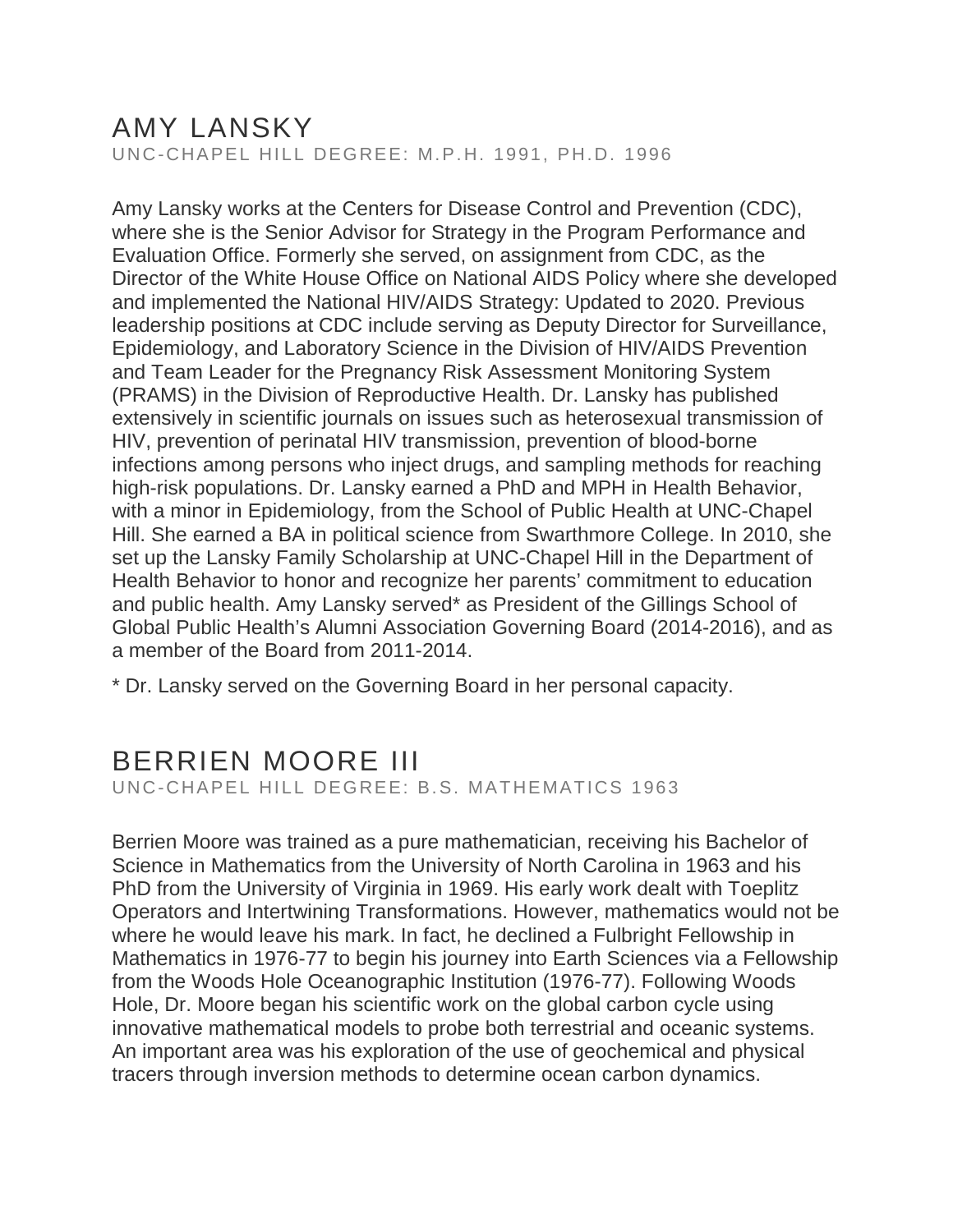The late 1980s and 1990s also marked a period of intense service to NASA. In 1988, Dr. Moore became Chair of the Space and Earth Science Advisory Committee, NASA's senior science advisory committee and served until 1992. This was a time of great challenge with major planetary missions, the Four Great Observatories including the Hubble Space Telescope, which was launched in 1990, and Congressional approval of the Earth Observing System (EOS). Upon completion of his Chairmanship of the Space and Earth Science Advisory Committee, Dr. Moore was presented with NASA's highest civilian award, the NASA Distinguished Public Service Medal for outstanding service to the agency. Following his service to NASA, he guided three important National Research Council (NRC) studies:

- 1. Chair of the NRC Committee on International Space Programs of the Space Studies Board that, in collaboration with the European Space Sciences Committee, jointly published in 1997 "U.S.-Europe Collaboration in Space Science."
- 2. Chair NRC's Committee on Global Change Research which published in 1999 "Global Environmental Change: Research Pathways for the Next Decade."
- 3. Co-Chair of the NRC decadal survey, "Earth Observations from Space: A Community Assessment and Strategy for the Future," which was published in 2007.

The latter study, the first Decadal Study for the Earth Sciences, marked a turning point in Earth Sciences at NASA, which has been in decline since the completion of the EOS Missions.

Concurrent with his late 1990s service to the NRC, Dr. Moore chaired the overarching Scientific Committee of the International Geosphere-Biosphere Programme (IGBP) from 1998 to 2002. During this Chairmanship, he led the July 2001 Open Science Conference on Global Change in Amsterdam and was one of the four architects of the Amsterdam Declaration on Global Change. He was, also, the Coordinating Lead Author for the final chapter, "Advancing our Understanding," of the Third Assessment Report of the Intergovernmental Panel on Climate Change (IPCC), which was released in Spring 2001, and as such, he has been honored for contributing to the award of the 2007 Nobel Peace Prize to the IPCC.

In addition to receiving the NASA Distinguished Public Service Medal, Dr. Moore was honored in 2005 by NOAA with the Administrator's Special Recognition Award and the 2007 Dryden Lectureship Research Medal of the American Institute of Aeronautics and Astronautics. He is an elected Fellow in the American Meteorological Society and the International Academy of Astronautics.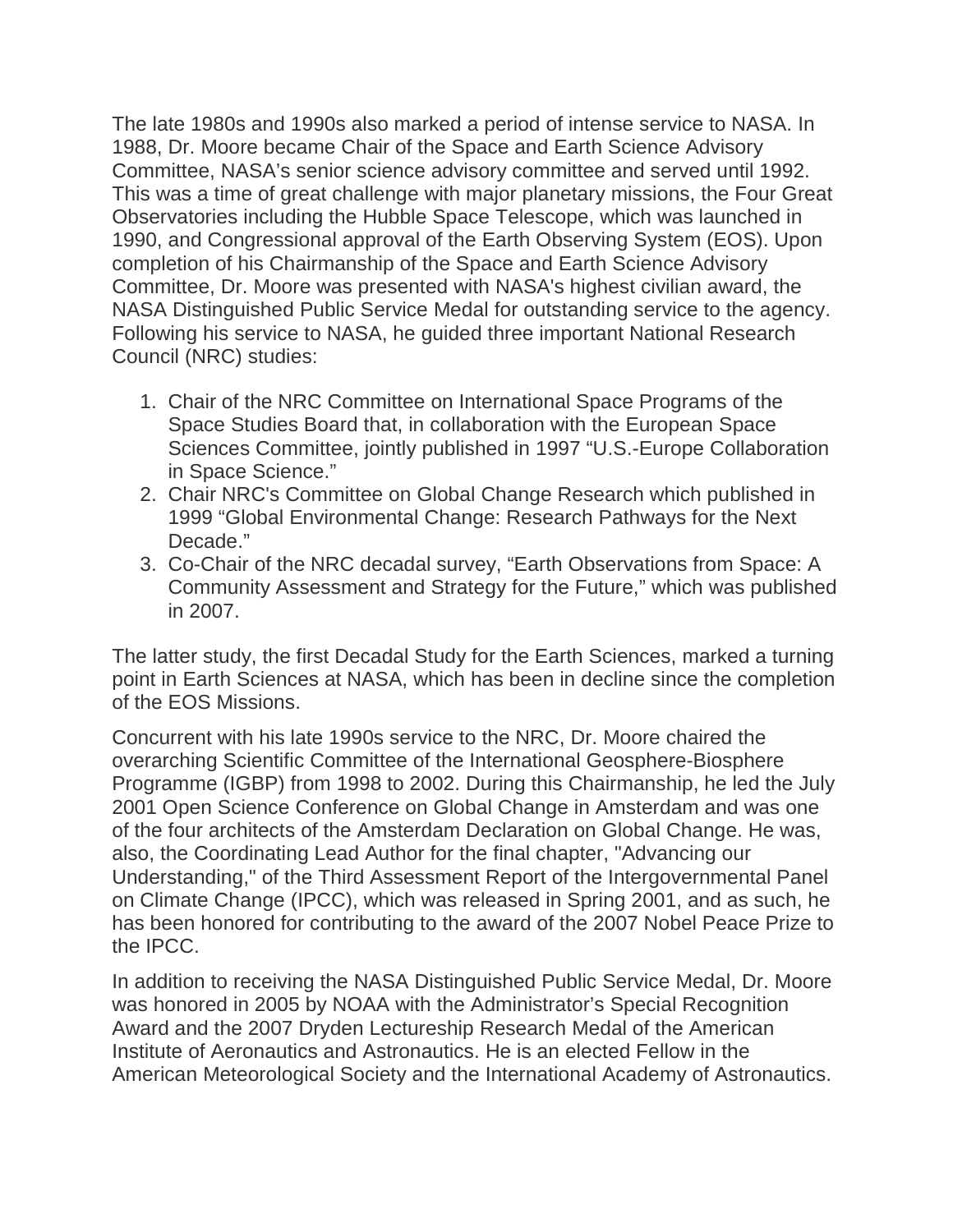In the summer of 2010, Moore joined the University of Oklahoma, where he holds the Chesapeake Energy Corporation Chair in Climate Studies. He also serves as Dean of the College of Atmospheric and Geographic Sciences, Director of the National Weather Center, and Vice President for Weather and Climate Programs.

His academic career began at the University of New Hampshire (UNH) as a member of the mathematics faculty in 1969. He was recognized by UNH in 1992 for research excellence and was named University Distinguished Professor in 1997. From 1997 to 2008, Moore served for as the Director of the Institute for the Study of Earth, Oceans and Space at UNH. In 2008, Moore left UNH to serve as the founding Executive Director of Climate Central, a think-tank based in Princeton, New Jersey and Palo Alto, California.

Returning to his scientific career, beginning in the late 1990s and continuing today, Dr. Moore, has explored a variety of space-based data and technologies to improve model-based calculations of terrestrial and oceanic carbon fluxes. He saw, as did others, that measurements of atmospheric column concentrations of CO2 from space could provide a fundamental constraint on carbon flux calculations. Last December, he realized a dream when NASA's selected the Geostationary Carbon Cycle Observatory (GeoCarb), as the Earth Venture Mission. "The GeoCARB mission breaks new ground for NASA's Earth science and applications programs … it will provide important new measurements related to Earth's global natural carbon cycle, and will allow monitoring of vegetation health throughout North, Central and South America," said Dr. Michael Freilich, director of the Earth Science Division of NASA's Science Mission Directorate. Berrien Moore is the architect and Principal Investigator of the GeoCarb Mission.

# JUDITH PHILLIPS STANTON

UNC-CHAPEL HILL DEGREE: PH.D. 1978

Judith Phillips Stanton's The Collected Letters of Charlotte Smith (2004) has been foundational in restoring the reputation of this late eighteenth-century poet and novelist as the first romantic poet. Stanton compiled and edited the project over twenty-six years while she was a university professor, and later independent scholar, published a number of articles on Smith's life, and shared the unpublished document with fellow scholars and students. While teaching at The University of Wisconsin Eau Claire and Clemson University, she was a leader in establishing programs in Gender Studies. She has also published four historical romances, a contemporary equestrian suspense, her first chapbook of poetry, and now teaches creative writing courses for fun.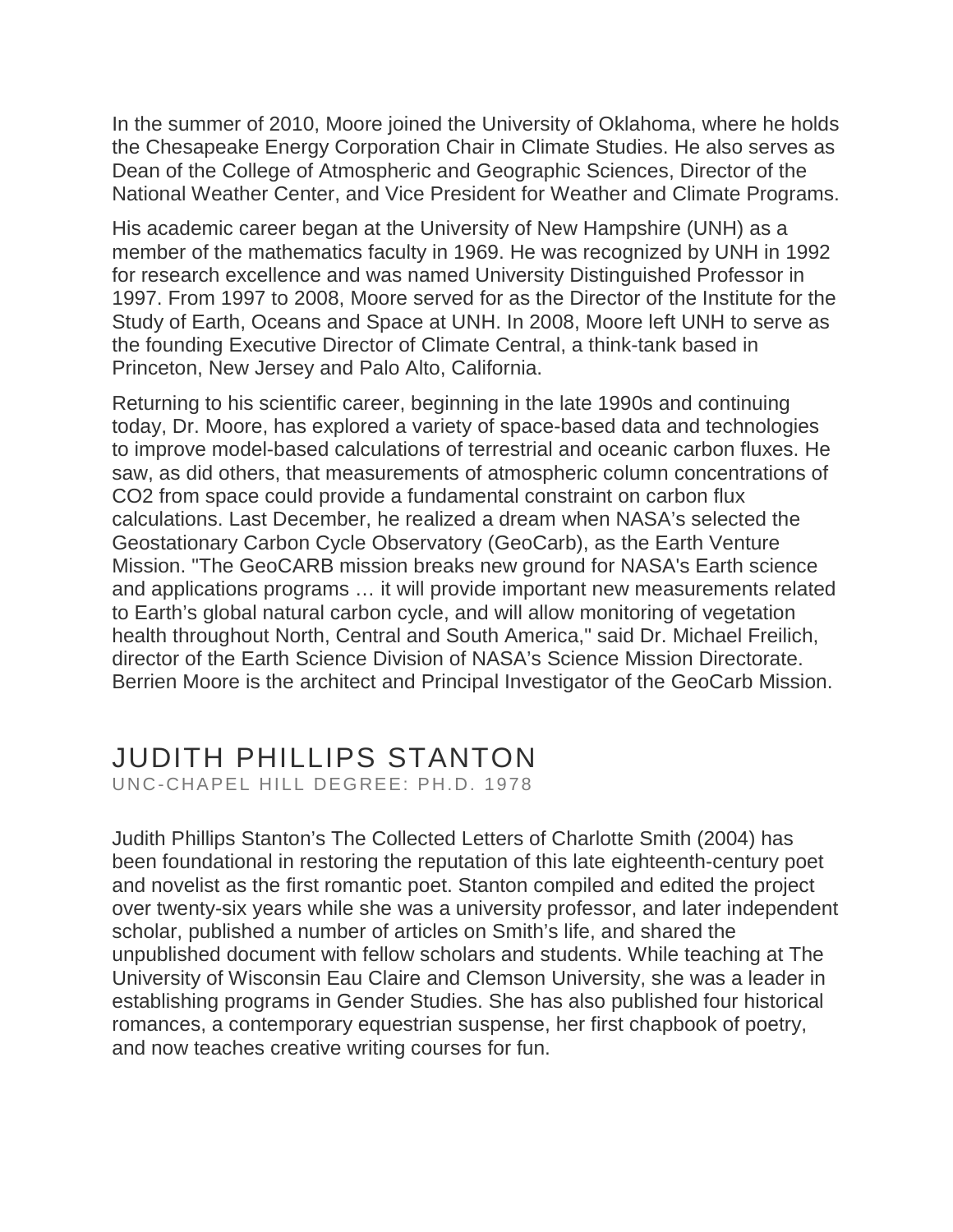### RICHARD Y. STEVENS UNC-CHAPEL HILL DEGREE: B.A. 1970, M.P.A, J.D. 1974

Richard Stevens is an Attorney with the Smith Anderson Law Firm in Raleigh. He received his BA degree in Political Science in 1970, his Juris Doctor degree in 1974, and his Master of Public Administration degree in 1978, all from UNC. He served on the UNC-Chapel Hill Board of Trustees from 1995-2003, and the Board of Visitors from 1991-1995. He was Chair of the Board of Trustees from 1997-1999. He served five terms in the North Carolina Senate from 2003 to 2012. In the Senate he co-chaired the Education/Higher Education Committee and the Appropriations Committee. Prior to his service in the Senate he was the County Manager of Wake County, North Carolina from 1984-2000. In addition he has worked as a management consultant providing assistance with strategic planning, business objectives, marketing and organizational development for private sector clients.

At UNC, Stevens chaired the UNC-Chapel Hill Endowment Fund and the UNC-Chapel Hill Foundation, Inc. from 1997-1999 and chaired the Chancellor Search Committee in 1999-2000. He was Chair of the UNC General Alumni Association from 2000-2001, Chair of the Board of Visitors for the UNC Lineberger Comprehensive Cancer Hospital from 2014-2016, and Chair of The Carolina Club from 1994-1997 and 2002-2011. Nationally, he was Chair of the Council of Board Chairs of the Association of Governing Boards of Universities and Colleges from 1999-2000.

Stevens received the Distinguished Service Medal from the UNC General Alumni Association in 1994, the Distinguished Public Service Award from the UNC MPA Alumni Association in 1997, the National Public Service Award from the American Society for Public Administration and the National Academy of Public Administration in 2000, the Order of the Long Leaf Pine in 2000, the Public Leader in Technology Award from the North Carolina Technology Association in 2004 and again in 2012, the John L. Sanders Student Advocate Award from the UNC Association of Student Governments in 2005, the William Richardson Davie Award from UNC in 2010, and the Award for Distinguished Public Service from the North Carolina Chamber of Commerce in 2017. Both the UNC School of Law and the UNC School of Government have scholarships named for Stevens.

He is a member of the Order of the Golden Fleece, the Order of the Grail-Valkyries, the Order of the Old Well, the Society of Janus, and the Bell Tower Society as well as Chi Psi Fraternity.

He is married to Jere Gilmore Stevens and they have two adult children.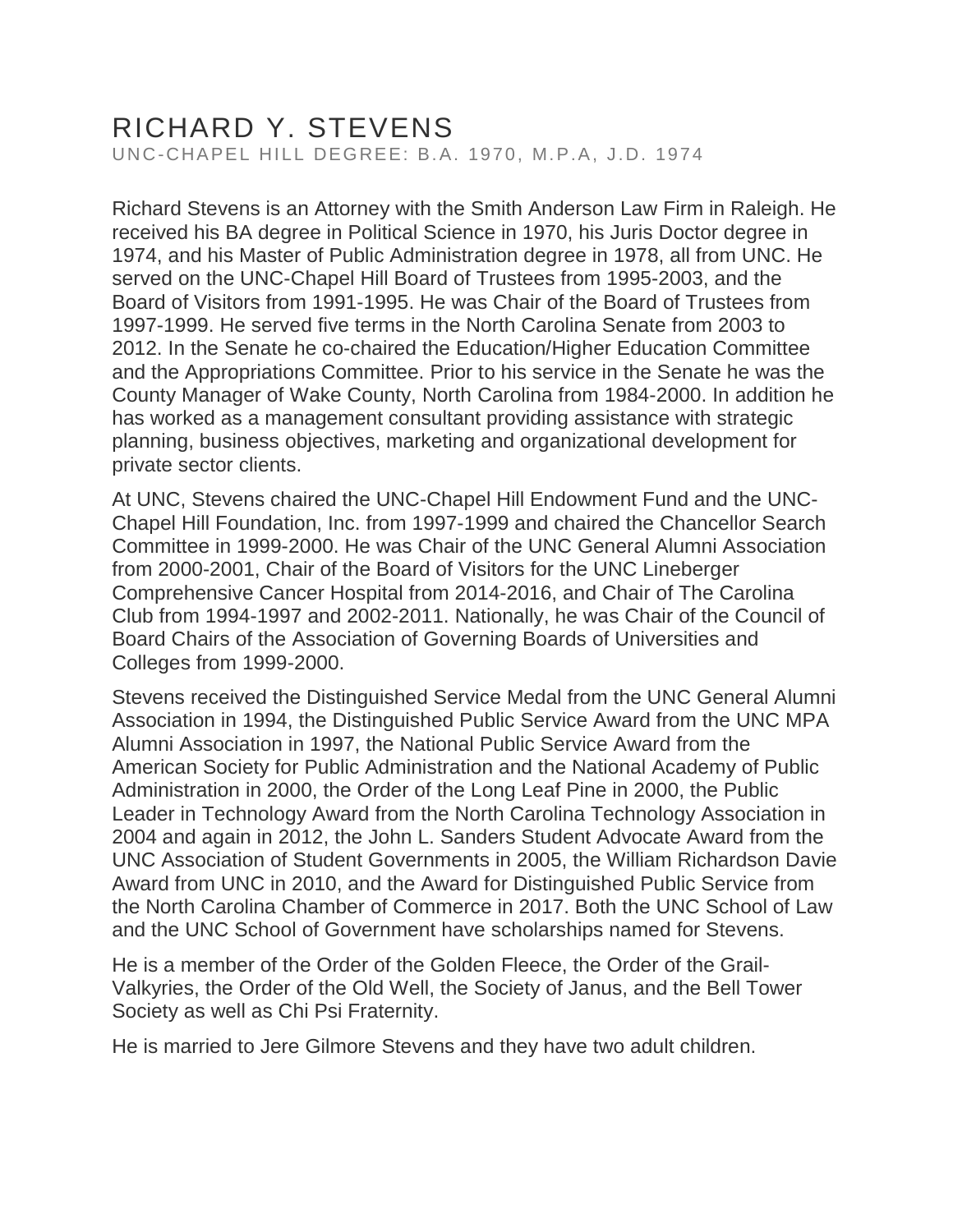### MIKE WILEY UNC-CHAPEL HILL DEGREE: M.F.A. 2004

The compelling works of documentary theatre from Mike Wiley have been shared across the U.S., Canada, South Africa and beyond. His ensemble dramas have been produced in multi-week runs on stages including the Guthrie Theatre, Playmakers Repertory Company and Cape Fear Regional Theatre. His plays have been seen in settings ranging from The Shakespeare Theatre in Washington, DC to the official finale of the Freedom Riders 50th Reunion in Jackson, MS. He has performed at the Bridge Crossing Jubilee in Selma, AL, in a 20-venue tour across Ontario, and conducted repeated multi-day residences at numerous universities. His impressive repertoire has reached adult audiences at performing arts centers large and small, college and university students, and thousands of secondary school students from 3rd grade through high school. The relevance of - and the response to – Mike Wiley's solo touring theatre works does not diminish. And now, licensed productions of his larger ensemble cast plays are expanding across the US. His newest play LEAVING EDEN: AN AMERICAN FABLE will premiere at UNC-Chapel Hill in spring of 2018. Mike Wiley is a North Carolina-based playwright and actor whose compelling works of documentary theatre yield rich and powerful journeys to milestones and turning points of a cultural history. With remarkable ability and broad, focused creative vision, he shares a gift that helps audiences and communities to start to peel layers of misunderstanding and mistrust. Delving into the personal stories and motivations of those who have been both leaders and followers in civil rights struggles in America, Wiley pays tribute to past histories and heroes while giving compelling invitation for his audiences to want to move toward a more enlightened future. Wiley's career includes fifteen years credits in writing and performing documentary theatre for young audiences, plus acting in film, television and regional theatre. A Catawba College graduate, an Upward Bound alum and Trio Achiever Award recipient, he is an M.F.A. graduate of the University of North Carolina in Chapel Hill. He is a former Lehman-Brady Visiting Joint Chair Professor at Duke University's Center for Documentary Studies and the University of North Carolina in Chapel Hill. He has conducted numerous educational residencies funded through grant programs of the North Carolina Arts Council. Wiley's overriding goal is expanding cultural awareness for audiences of all ages through sharing dynamic portrayals based on pivotal moments in African-American history and, in doing so, helping to unveil a richer picture of the total American experience.

"You helped our students uncover dimensions within themselves that some of them didn't even know they had. Thank you for being a window into what their future could be… We are changed a bit because of your visit." Chatham Elementary School, Pittsboro, NC